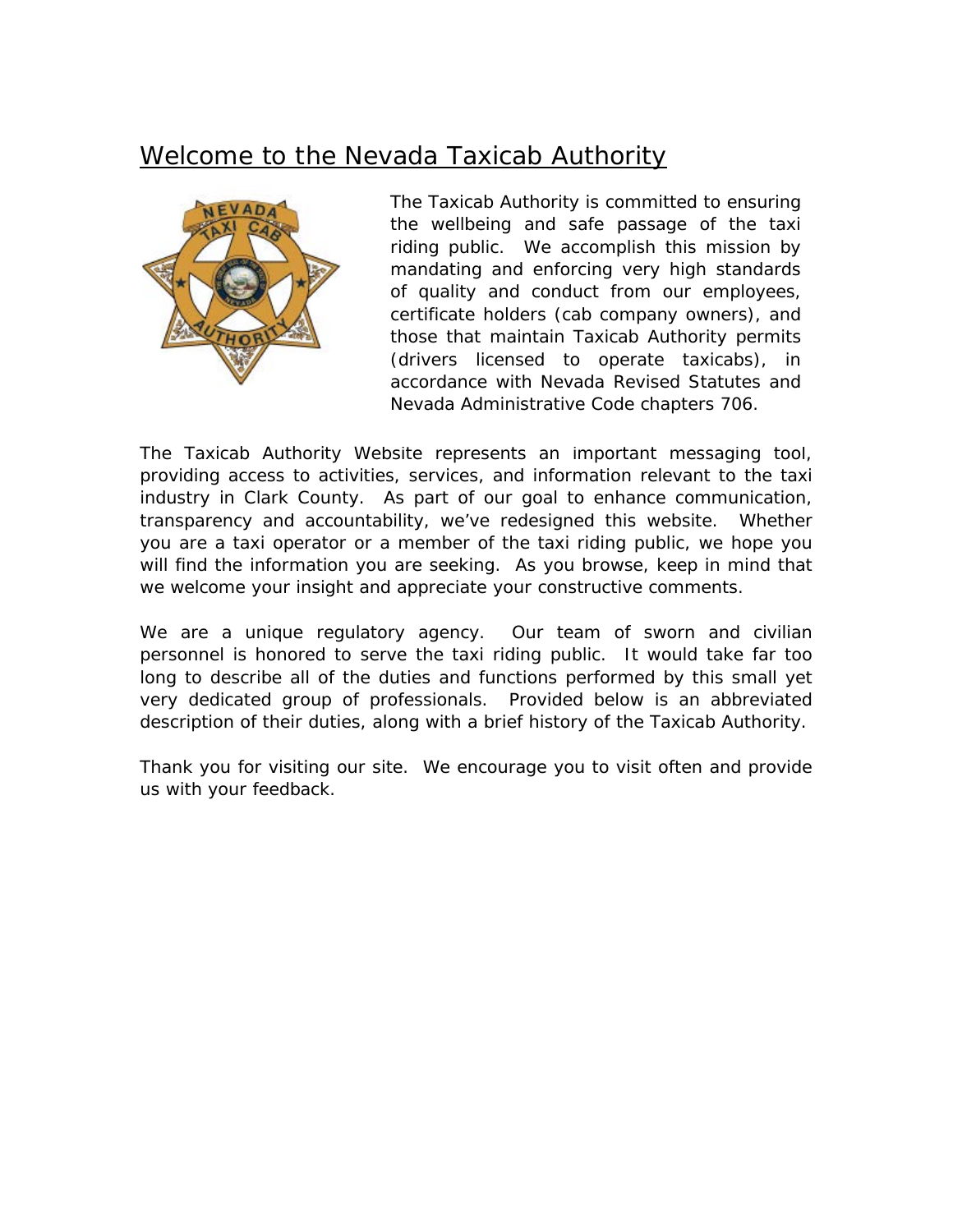## Nevada Taxicab Authority

*The Taxicab Authority is charged with the responsibility of regulating the taxicab industry in any Nevada county with a population of 700,000 or more (NRS 706.881). Currently, only Clark County falls within that criterion, with Las Vegas being located in Clark County. There are currently sixteen (16) taxicab companies in Clark County; employing approximately ten thousand (10,000) drivers, and operating a taxicab fleet of approximately three thousand (3,000) vehicles.*

*The Taxicab Authority is governed by a five-member Board appointed by the Governor of Nevada (NRS 706.8818). No elected officer of the State or any political subdivision is eligible for appointment, and no more than three Board members may be of the same political party. Board members may serve up to six years on the Taxicab Authority Board. The Board conducts hearings and renders decisions regarding the administration and enforcement of NRS 706.881 through NRS 706.885, as well as the issuance and transfer of certificates of public convenience for taxicab companies. The Board determines the number of taxicabs authorized per certificated company and the fares to be charged (NRS 706.8819 & 706.8824). They also hear appeals involving the issuance, suspension and revocation of driver's permits.*

- *The Authority's thirty (30) P.O.S.T. I and P.O.S.T.II certified peace officers investigate violations of applicable Nevada laws and regulations within the taxicab industry. Nevada Taxicab Authority Investigators are on duty 24 hours per day, 7 days a week.*
- *The Authority's nine (9) Vehicle Inspectors ensure regulatory compliance with the safety, comfort, and mechanical operating standards of taxicabs. Approximately seven hundred and fifty (750) of the fleet's three thousand (3,000) taxicabs require a full and complete inspection each quarter, which is one of the most stringent inspection schedules in the United States.*
- *The Authority also employs an administrative staff of eighteen (18) to support the various functions of the enforcement and inspection staff, as well as six (6) public safety dispatchers.*

## *HISTORY OF THE NEVADA TAXICAB AUTHORITY*

- *1969 Nevada Legislature approved the establishment of the State of Nevada Taxicab Authority, which began operations on July 1, 1969. The Authority began operation with a staff of 8, regulating 8 cab companies utilizing 275 medallions and 600 permitted drivers.*
- *1971 Taxicab Authority became a completely self/fee funded agency, receiving no financial support from the Nevada General Fund, or Nevada Highway Fund.*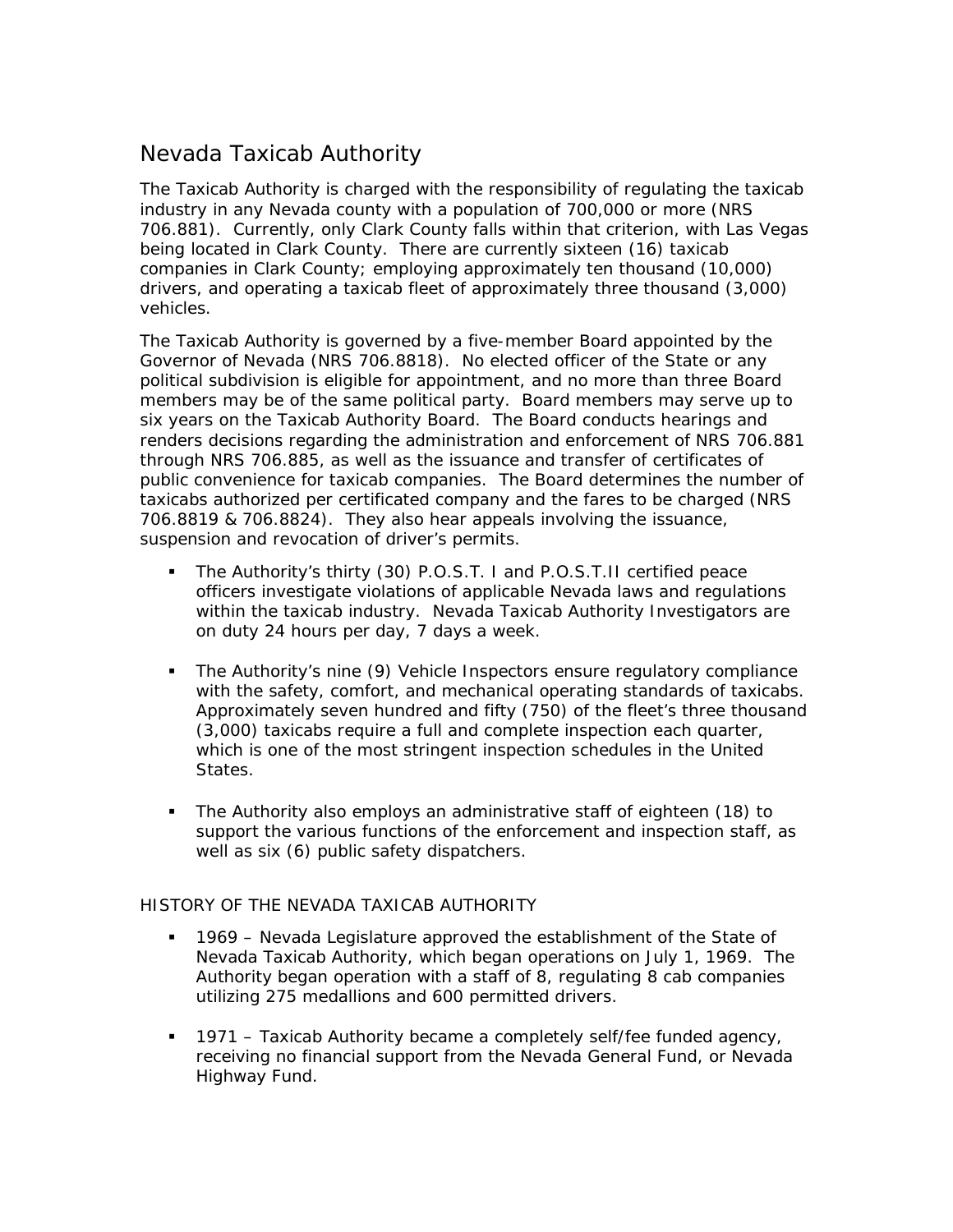- *1973 Taxicab Authority began regulating taxicab loading areas at McCarran Airport, at the request of the Clark County Commission.*
- *1992 Taxicab Authority Board mandated use of geographically restricted medallions for operation on the weekends as a strategy to increase customer service without having too many cabs on the street during the relatively low weekday demand for cabs in Las Vegas.*
- *1993 Time restricted medallions were allocated as a strategy to satisfy the peak demand for taxi service in the evenings, without impacting the supply of taxicabs during the day.*
- *1993 Taxicab Authority joined the Nevada Department of Business and Industry.*
- *2009 Clark County (Las Vegas, Mesquite, & Laughlin) taxicabs completed 23,571,704 trips.*
- *2013 The Taxicab Authority currently regulates 16 taxicab companies operating in the Clark County area, utilizing approximately 1,850 Full-Time equivalent medallions, 3,000 taxicabs, and approximately 10,000 permitted drivers.*
- *2013 Clark County (Las Vegas, Mesquite, & Laughlin) taxicabs completed over 26,400,000 trips.*

## *Nevada Facts and Figures*

- *Nevada is the seventh largest state in the United States, covering 110,540 square miles. The state's long western border is shared with California. On its northern and eastern borders are the states of Oregon, Idaho, Utah and Arizona. The state's longest distance from the northwest corner to the southern tip is approximately 600 miles. At the widest point it is nearly 350 miles. It is the most arid state in the country, receiving less than ten inches of precipitation per year.*
- *Nevada consists of seventeen counties, ranging in size from 153 square miles for the state capitol of Carson City to over 18,000 square miles for Nye County, one of the largest counties in the United States. Of Nevada's total land area, 85.3% is controlled by the federal government. State and local governments control 0.3% and 1.6% falls under the jurisdiction of 22 American Indian Reservations. The United States military, which has a significant presence, has also reserved large areas.*
- *In 2013, Nevada had an estimated population of 2,790,135 (Ranked 35th in U.S.) Nevada's population increased by over 54% between 1980 and 1990 (from 800,508 to 1,236,130) and by 60.0% from 1990 to 2000*